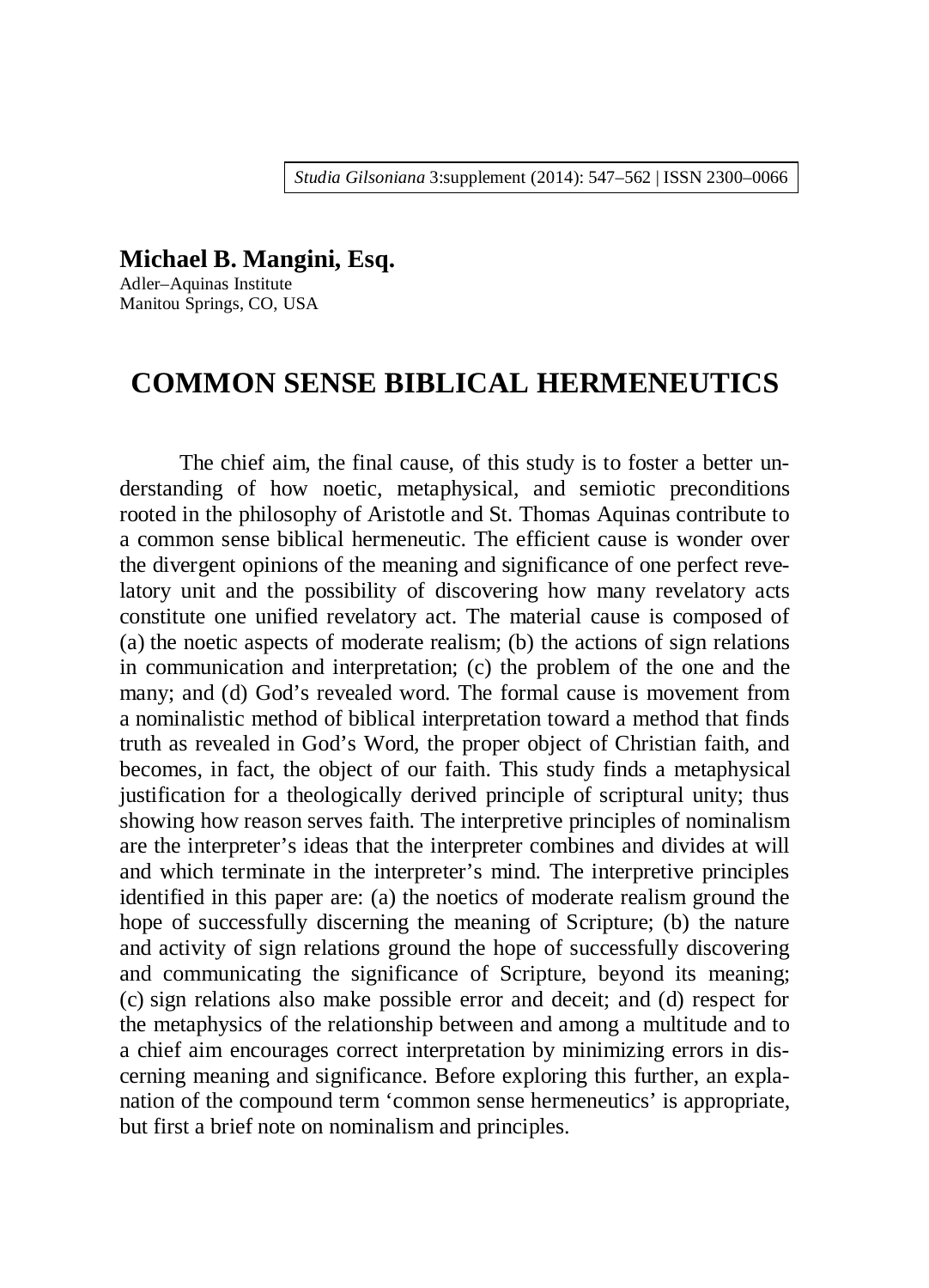For the nominalist a sign relation is a mind-dependent being of pure objectivity with no actual counterpart in what is signified.<sup>1</sup> One who engages in a nominalistic reading of the Bible expressly or implicitly tends to take liberties with the text by associating the wrong signified being with a sign vehicle. Respecting the sign relation's grounding in mindindependent reality will tend to inhibit the personal musings of the interpreter. A principle is a point of beginning of being, change, or knowledge.<sup>2</sup>

Hermeneutics<sup>3</sup> is the speculative science<sup>4</sup> of biblical interpretation, the chief aim of which is to know how to interpret God's word. Its subjectmatter<sup>5</sup> is composed of three species: (1) Scripture; (2) the art<sup>6</sup> of interpretation; and (3) human cognition. The three species are inextricably related, but they can stand on their own, so it is reasonable to view each of them as a distinct genus composed of species ordered to a chief aim and chief act,  $\overline{a}$ but within the genus of hermeneutics they are species ordered to a chief aim. Scripture as a revelatory species is the proximate principle of the science, and the science is the proximate principle of the art. The species of human cognition, comprising the active and passive powers of the human soul that unequally contribute to the chief aim of knowing God's word, enables human beings to study the Bible and study *how* we study the Bible. The speculative genus studies how the cognitive species unites with the

-

<sup>&</sup>lt;sup>1</sup> John Deely, *Four Ages of Understanding: The First Postmodern Survey of Philosophy from Ancient Times to the Turn of the Twenty-First Century* (Toronto: University of Toronto Press, 2001), 389.

<sup>2</sup> Aristotle, *Metaphysics*, Bk. V, 1012b34–1013a23, in Thomas Aquinas, *Commentary on Aristotle's* "*Metaphysics*," trans. John P. Rowan (Notre Dame: Dumb Ox Books, 1995), 276; Peter A. Redpath, *A Not-So-Elementary Christian Metaphysics* (Manitou Springs: Adler– Aquinas Institute, Socratic Press, 2012), 138; Bernard Wuellner, *Summary of Scholastic Principles* (Chicago: Loyola University Press, 1956), 1–9.

<sup>3</sup> See D.G. Burke, "Interpret; Interpretation," in *The International Standard Bible Encyclopedia*, vol. 2, ed. Geoffrey W. Bromiley (Grand Rapids: William B. Eerdmanns Publishing Company, 1982), 863. But there is also a practical aspect that falls into the category of art. Milton S. Terry, *Biblical Hermeneutics* (Grand Rapids: Zondervan Publishing House, 1983), 20.

<sup>&</sup>lt;sup>4</sup> Wuellner defines science in its strict philosophical sense as "certain intellectual knowledge of something in its causes" under "Science" in Wuellner, *Dictionary of Scholastic Philosophy*, 112. 5

 <sup>&</sup>quot;Subject-matter" refers to what a science studies or considers. Redpath, 137–138.

<sup>&</sup>lt;sup>6</sup> Wuellner primarily defines art as "correct knowledge joined to skill in making things" under "Art" in Wuellner, *Dictionary of Scholastic Philosophy*, 9.

 $<sup>7</sup>$  The analogical predication of genus and species to the same unit is dependent on the unit's</sup> relations to other units. Scripture *in se* is a genus, but as a subject of study it is a species of the science or art.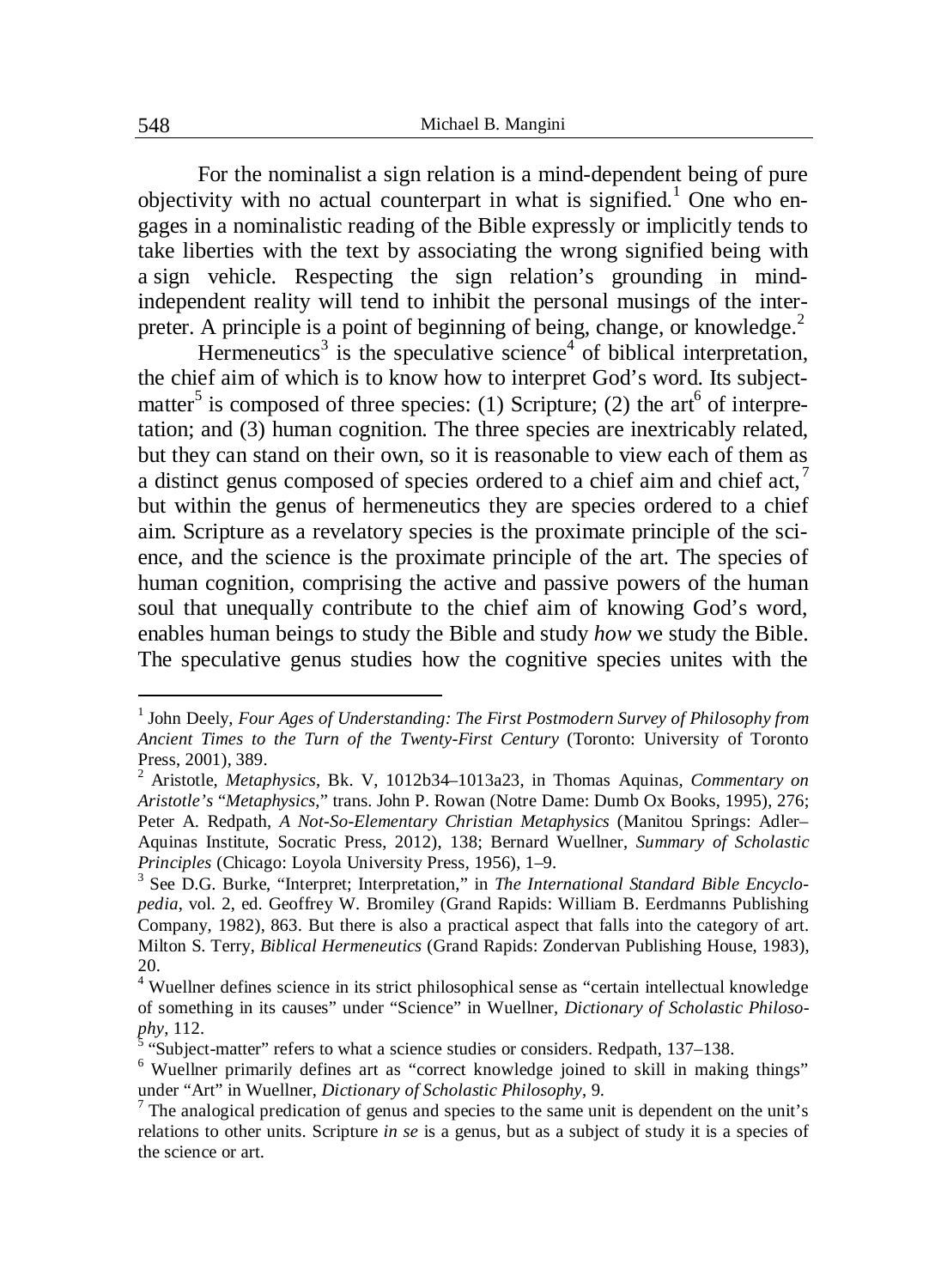revelatory species in the interpretive species. The speculative genus is where the reflexive aspect of the cognitive species considers the relation of the revelatory, interpretive, and cognitive species. Stated another way, the art of interpretation is the activity that joins the knower to the known through sign relations, and the science is the study of the activity's causes so that the knower and known truly unite. Hermeneutics is necessary, because one cannot interpret well absent the knowledge of the conditions necessary for correct interpretation.

Common sense is more difficult to define. Étienne Gilson observes that the ambiguity of the term 'common sense' has caused grievous philosophical harm. Cicero used the term to refer to the sensibilities of an audience of which an orator must be aware in order to move the audience. It may refer to human moral intuition. One may attribute the sanctity of his pet postulate to common sense to defend against further inquiry.<sup>8</sup>

According to Thomas, the common sense, one of the interior senses, is the common root or principle of the five exterior, proper senses.<sup>9</sup> Each of the five exterior senses has an object proper to it. Sight senses white, taste senses sweetness, but neither sight nor taste can distinguish white from sweet. The common sense perceives the intentions of the proper senses and judges them.<sup>10</sup> The common sense can know all sensations and distinguish them.<sup>11</sup> The common sense is reflexive; it permits one to perceive that he is using his external senses. It is aware of the external sense impressions themselves and of the differences between the objects of each proper sense. "It is by the common sense that we are aware of our own life, and that we can distinguish between the objects of different senses, e.g., the white and the sweet."<sup>12</sup> The external senses feed the internal senses (common sense, imagination, and memory), which cooperate to unify, preserve, and recall the image of the object of sense experience. The three acts of the intellect (apprehension, judgment, and reason)<sup>13</sup> work with these images to give us knowledge. The common sense is a necessary condition precedent to apprehension, judging, and reasoning, without which we would not have

<sup>8</sup> This treatment of common sense relies on the first chapter of Étienne Gilson, *Thomist Realism And The Critique of Knowledge* (San Francisco: Ignatius Press, 1986), 27–53.

<sup>9</sup> Thomas Aquinas, *Summa Theologiae*, I, 78, 4, ad. 1.

 $^{10}$  Id., ad. 2.

<sup>11</sup> Aristotle, *De Anima*, III, 2 (426b8–427a15).

<sup>12</sup> Thomas Aquinas, *Commentary on Aristotle's* "*De Anima*," II, lect. 13, para. 390; III, lect. 2, para. 584.

<sup>&</sup>lt;sup>13</sup> Peter Kreeft, *Socratic Logic* (South Bend: St. Augustine's Press, 2004), 28.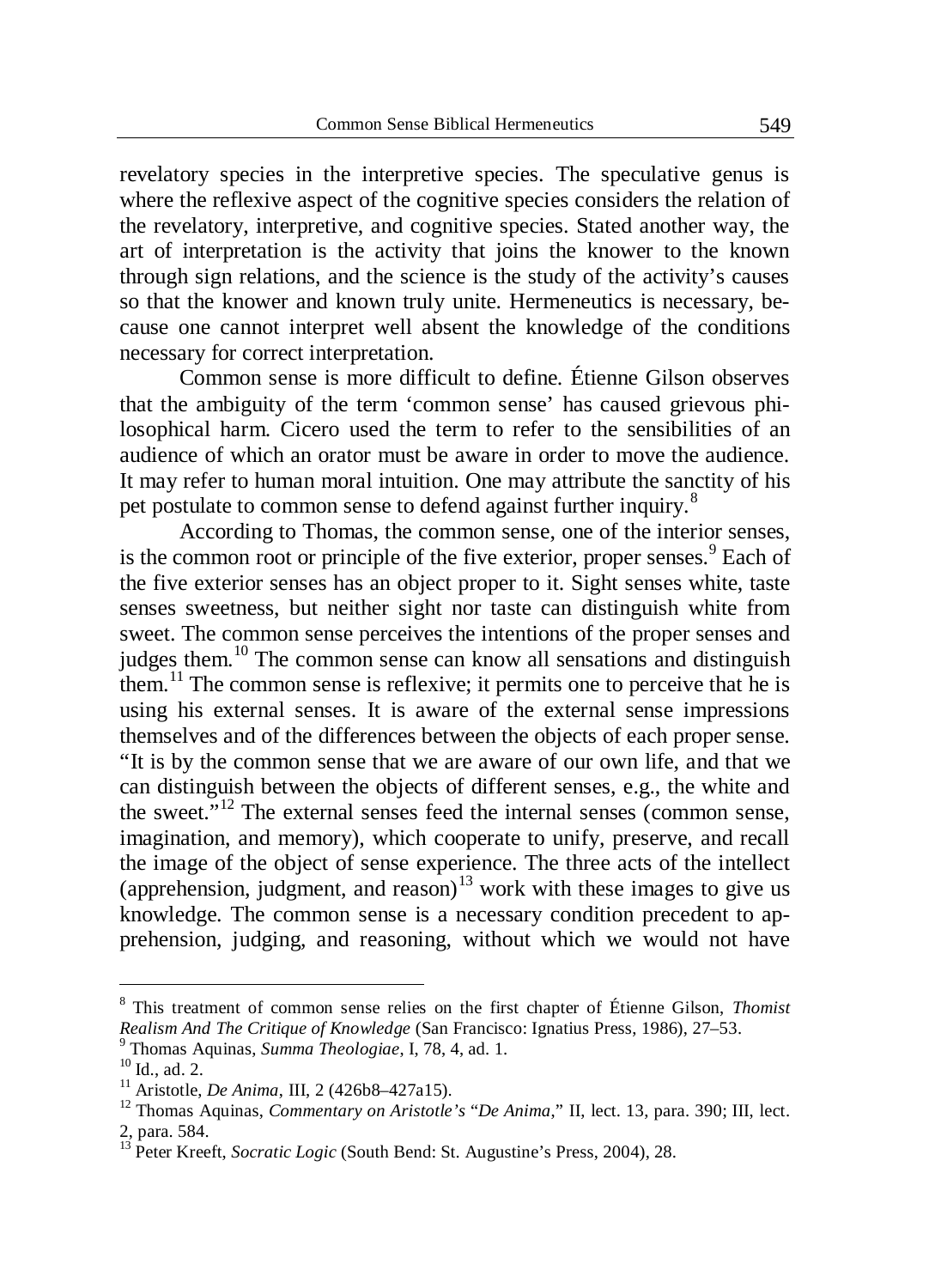concepts, judgments, and arguments.<sup>14</sup> Even so, the common sense does not assure that human beings will (1) rightly understand what they receive through the external senses; (2) correctly judge what they do understand; and (3) build sound arguments with their correct judgments. The common sense merely makes good hermeneutics and revealed knowledge possible.

In this paper the denotation of common sense is synecdochic; the internal common sense, a part of the noetic process, represents the whole noetic process, which begins in the external sense impressions and ends in the conclusions of arguments. It should also connote the commonality of specific noetic potential among human beings as well as self-evident propositions that proceed from the right use of human noetic powers (the denial of which would result in self-refutation). Into this category of propositions I put the law of con-contradiction and its corollaries; fundamental statements about the organizational structure of composed being; and averments concerning the action of signs as the foundation of communication and error. Common sense hermeneutics respects the primacy of being and the inter-subjective and supra-subjective relations among beings that permit communication.

The noetics of moderate realism provide a firm foundation upon which to build a hermeneutic of common sense, so in the first part of this paper I shall adopt Thomas Howe's argument that the noetical aspect of moderate realism is a necessary condition for correct, universally valid biblical interpretation, but I will add, "insofar as it gives us hope in discovering the true *meaning* of a given passage." In the second part, I'll rely on John Deely's work to show how semiotics may help interpreters go beyond meaning and seek the significance of the persons, places, events, ideas, etc. of which the meaning of the text has presented as objects to be interpreted. It is in significance that the unity of Scripture is found. The chief aim is what every passage of the Bible signifies. Considered as a genus, Scripture is composed of many parts/species that are ordered to a chief aim. This is the structure of common sense hermeneutics; therefore in the third part I shall restate Peter Redpath's exposition of Aristotle and St. Thomas's ontology of the one and the many and analogously apply it to the question of how an exegete can discern the proper significance and faithfully interpret the word of God.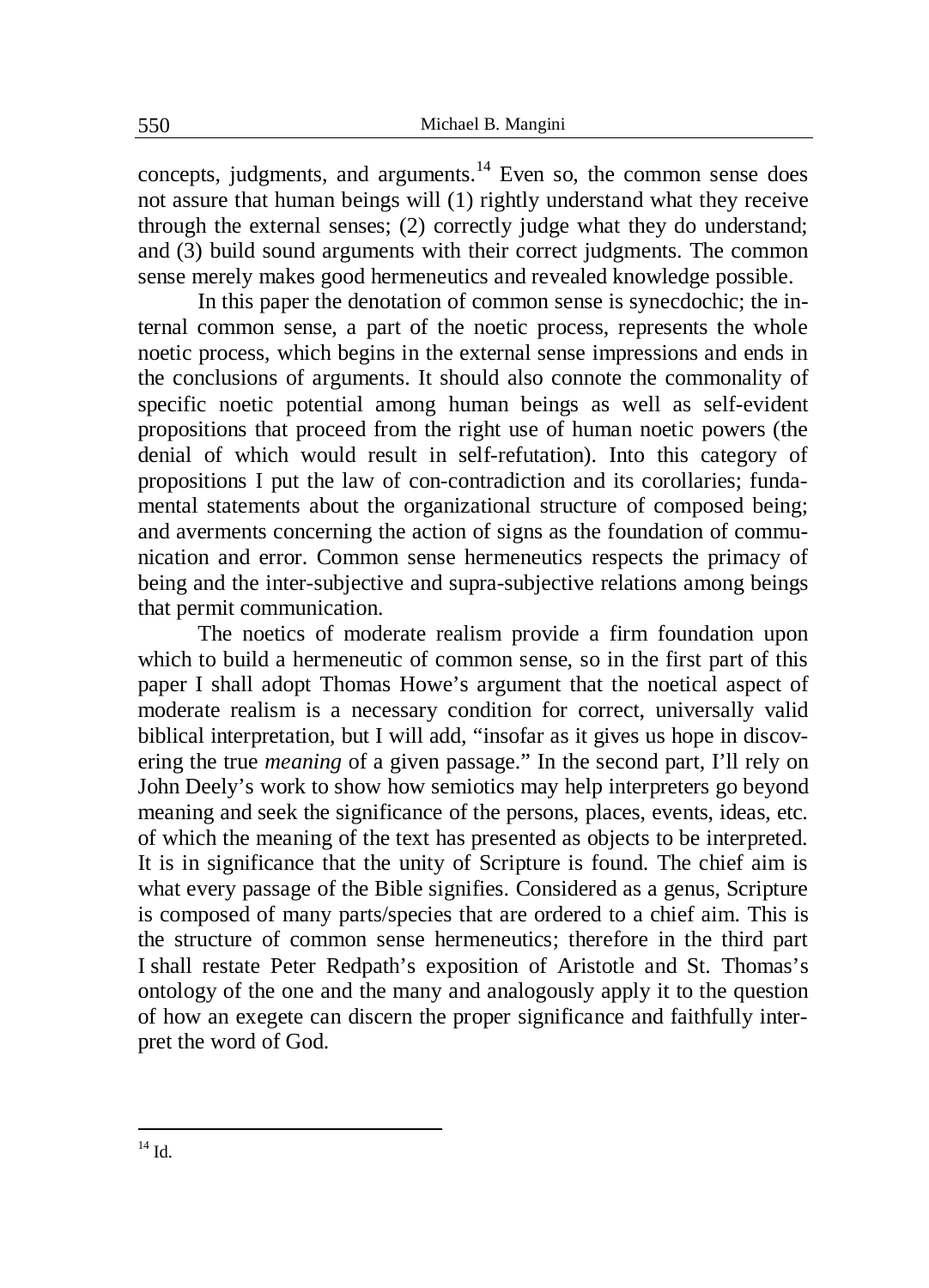### **Meaning and the Noetics of Moderate Realism**

There are many good expositions of moderate realism and its noetic aspects,<sup>15</sup> but the value of Thomas Howe's work is that it expressly gives a moderate realist's answer to the question of whether or not a universally valid interpretation of the Bible is possible.<sup>16</sup> According to Howe, the debate among Christian scholars over the possibility of an 'objective' <sup>17</sup> biblical interpretation—one that is universally valid and free from the influence of cultural and historical presuppositions—is fundamentally a difference of opinion between epistemological representationalists (nominalists) and noetic moderate realists.<sup>18</sup> Interpreters who view ideas and concepts as mentally created copies with no essential relation to the real things known will naturally overemphasize the influence of cultural and historical presuppositions on hermeneutics and deny the possibility of objective biblical interpretation. Interpreters who consider ideas and concepts as formal signs, the forms of the known real things abstracted from their material conditions and existing intentionally in the interpreter, will accept the relation between the knower and the known and affirm the possibility of objective biblical interpretation. Interpreters in the former class doubt their ability to know the truth of God's revelation, but interpreters of the latter class have hope of success, to change from ignorance to knowledge. Thus, the moderate realist can resist the temptation to eisegete the text and avoid, or at least mitigate, the perils of hermeneutical nominalism. A brief restatement of moderate realism may make this evident.

<sup>&</sup>lt;sup>15</sup> E.g., Étienne Gilson, *Methodical Realism*, trans. Philip Trower (Front Royal, VA: Christendom Press: 1990), Étienne Gilson, *Thomist Realism And The Critique of Knowledge* (San Francisco: Ignatius Press, 1986); Jacques Maritain, *The Degrees of Knowledge*, trans. Gerald B. Phelan (Notre Dame: University of Notre Dame Press, 1995); Joseph Owens, *An Elementary Christian Metaphysics* (Notre Dame: Notre Dame Press, 2008); Hermann Reith, *The Metaphysics of St. Thomas Aquinas* (Milwaukee: Bruce Publishing Co., 1958); Frederick D. Wilhelmsen, *Man's Knowledge of Reality: An Introduction to Thomistic Epistemology* (Englewood Cliffs: Prentice-Hall, 1956).

<sup>&</sup>lt;sup>16</sup> See Thomas Howe, *Objectivity in Biblical Interpretation* (Kindle Electronic Edition 2012).

<sup>&</sup>lt;sup>17</sup> The reader should note that Howe uses the word 'objective' to signify the concept of "some kind of neutrality or of some universally applicable perspective" (Id., Chapter 6, 4781–4790.) In this paper I equivocate in the meaning of 'objective' and its various forms, because Howe and Deely use them differently. For Deely, an object is that which is known. An object may be a real, mind-independent thing, a subject, or it may be a mind-dependent being of reason, which is not a subject, but is objective.

<sup>18</sup> Id., Chapter 3, 2135–2137, 2331–2332; Chapter 5, 3680–3685; Chapter 6, 5058–5065, 5086–5087.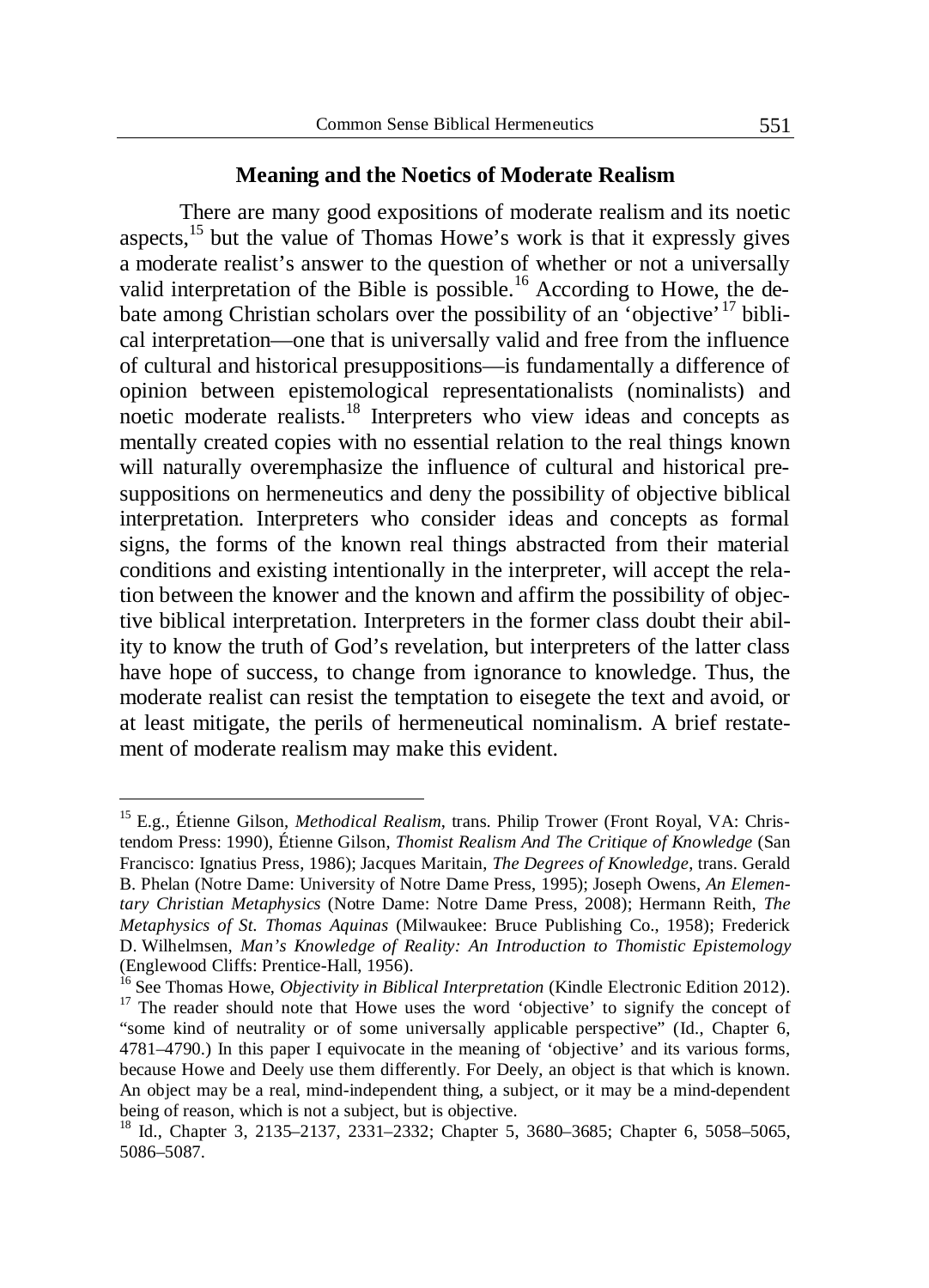According to Gilson, as a result of Immanuel Kant's modification of René Descartes's improper application of the mathematical method to metaphysics most modern thinkers begin with the "idea that philosophical reflection ought necessarily to go from thought to things."<sup>19</sup> Methodical realists accept that philosophical reflection necessarily remotely begins in the senses and terminates in the intellect, neither in the senses nor imagination.<sup>20</sup> The material of our thought comes from outside in; therefore, absent sense data we have nothing to think about.<sup>21</sup> We apprehend reality when we receive the form of a thing, abstracted from its material conditions, through the senses and the intellect forms an image (phantasm). Human beings use images of material things to think about abstract, immaterial things.

In the first intellectual act of apprehension.<sup>22</sup> we produce images as we encounter a real object, when our memories recall a previously produced image stored in the memory, and as we study and come to know something through reading and hearing. The image may be from a previous encounter with a sensate object. The image may be a non-sensate complex of judgments.<sup>23</sup>

The second act of the intellect is judgment, which produces true or false propositions. In every proposition, which is the product of judgment and which is either true or false, the intellect "either applies to, or removes from the thing signified by the subject, some form signified by the predicate  $\ldots$ <sup>24</sup> Truth is relational; it is found in the real relations that really exist between real things in extra-mental, metaphysical structure of reality. The judgment, and our appreciation of its significance, is enriched as we increase our knowledge of each concept and how they relate to one another in reality. Methodical realism "is emphatically not an abstract philosophy of possible beings."<sup>25</sup> The realist's goal is not to cleverly devise amalgams of images and concepts (fables), "for the ultimate end of the intellect is to conceive reality as it is, and reality simply is not a mosaic of essences."<sup>26</sup>

<sup>19</sup> Gilson, *Methodical Realism*, 17–18.

 $20$  Redpath, 162

 $^{21}$  Id., 73.

<sup>&</sup>lt;sup>22</sup> Also called 'understanding'. Kreeft, 28.

 $23$  Wilhelmsen, 109-117.

<sup>24</sup> Thomas Aquinas, *Summa Theologiae*, I, 16, 2.

<sup>25</sup> Gilson, *Elements of Christian Philosophy*, 233.

 $^{26}$  Id., 229.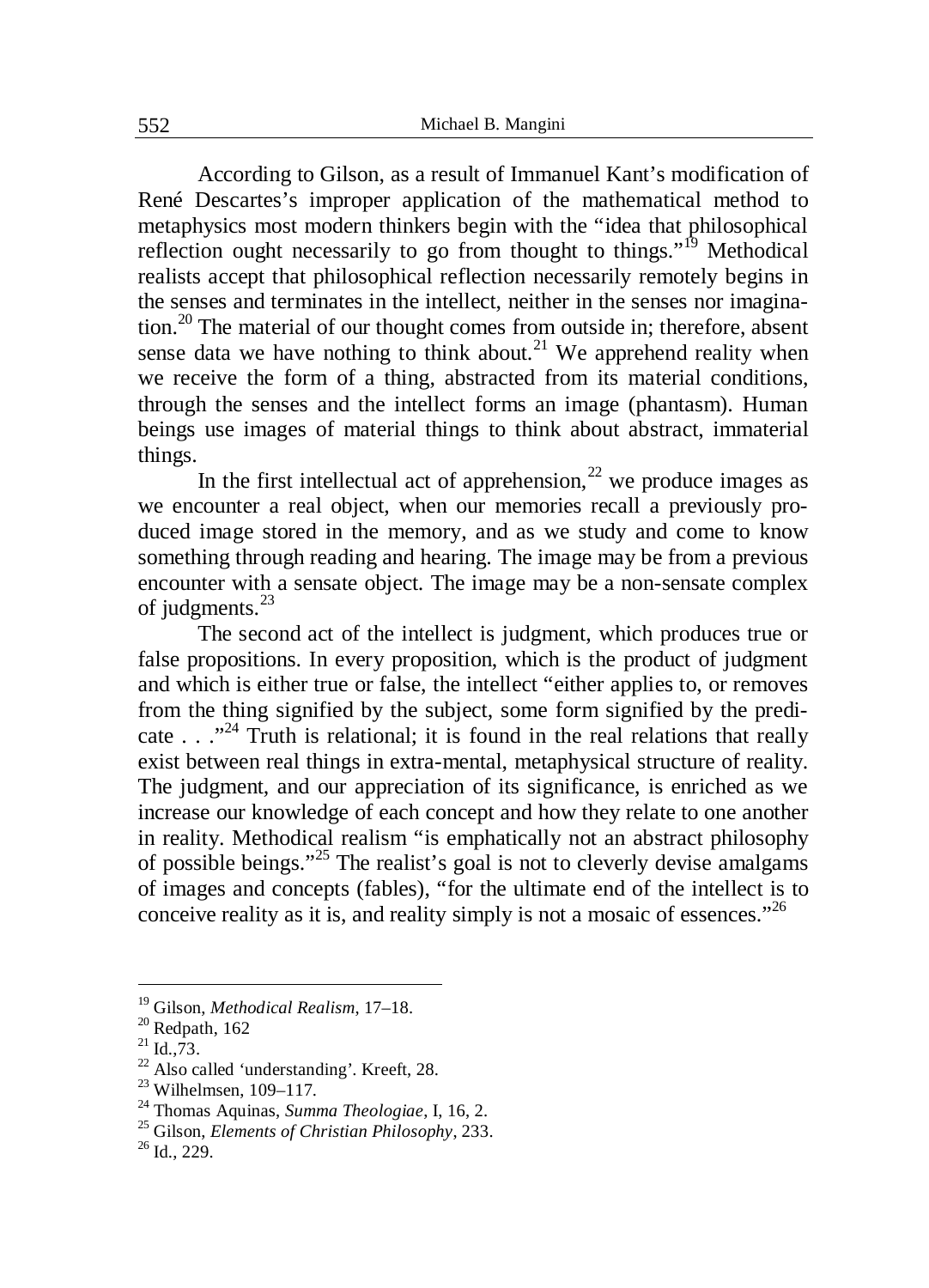The third act of the intellect is reason. Reason extends our knowledge beyond what we immediately apprehend. The act of reasoning synthesizes judgments, knowledge about what we have sensed, to reach a conclusion, knowledge of what is beyond our sense experience. $27$ 

Howe summarizes the act of knowing:

The Moderate Realist view of knowledge as presented began with sense cognition which issued in the formation of the phantasm, the form of the thing in reality, separated from its matter but not from its concrete material conditions. The agent intellect illuminates the intelligible aspect of the phantasm that is the common nature or essence of the thing. It abstracts this essence from the phantasm forming an intelligible species that is impressed upon the possible intellect. The possible intellect, in an act of understanding, expresses this intelligible species in the form of an idea or concept. The intellect, by means of the expressed intelligible species, also called the idea or concept, knows the thing in reality. The knowable thing has become the known object of the intellect, and knowledge is the result.<sup>28</sup>

Howe also recognizes the distinction between meaning and significance and quotes E.D. Hirsch:

The important feature of meaning as distinct from significance is that meaning is the determinate representation of a text for an interpreter. An interpreted text is always taken to represent something, but that something can always be related to something else. Significance is meaning-as-related-to-something-else.<sup>29</sup>

Howe further warns against confusing the two. $30$  Meaning is the foundation of significance, but significance or interpretation is legitimate as long as it does not distort the meaning of the text.<sup>31</sup>

For reasons that should become apparent, Howe's explication of the distinction between meaning and significance is particularly salient. A word is a conventional sign that conveys meaning, and meaning is the concept (or idea) that one associates with the word. The concept is the

 $27$  Kreeft, 28.

 $^{28}$  Howe, Chapter 8, 7357–7363.

<sup>29</sup> Id., Chapter 10, 8578–8582, quoting E.D. Hirsch, *The Aims of Interpretation* (Chicago: The University of Chicago Press, 1976), 79–80.

<sup>&</sup>lt;sup>30</sup> Howe, Chapter 10, 8657-8660.

<sup>31</sup> Id., 8676–8684.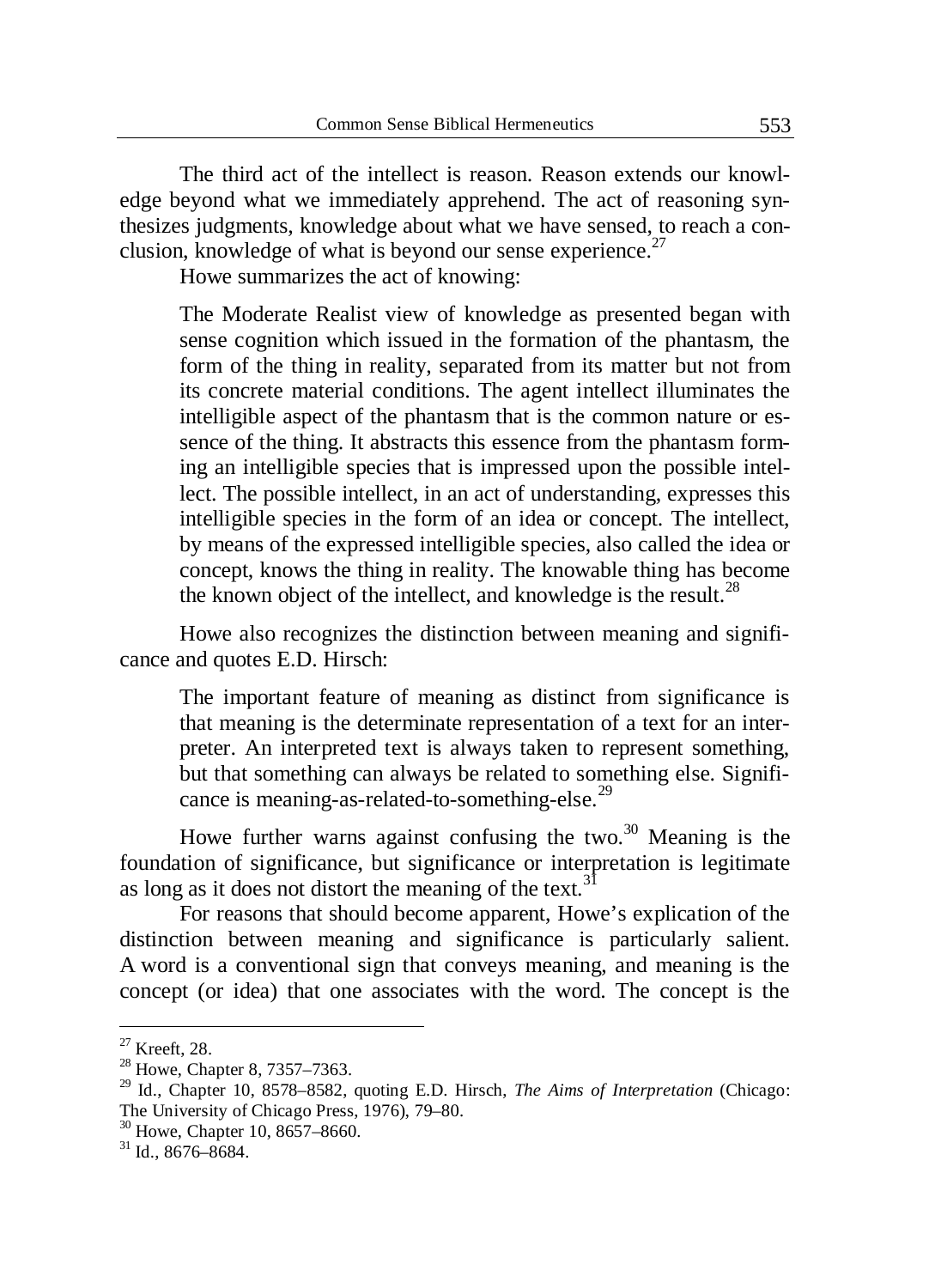formal sign, that is a composed being's form existing immaterially in the intellect of the knower, which points to the being as composed of matter and form. Form determines matter as act determines potency. Just as the form of a being determines its matter and moves the being from potency to act, so the abstracted form of the being informs the matter of the word and gives it meaning. The complex of letters becomes a meaningful word, but the same word may signify many concepts, so the interpreter has the task of discerning from the context precisely what concept, meaning, the author intended to convey.<sup>32</sup> The reader learns what the author intended to communicate about the persons, places, things, ideas, actions, relationships, substances and accidents about which the author wrote. One can, however, rightly understand the meaning of a text while missing its significance, because the meaning of the words is not the same as the significance of the events. Even so, knowing the correct meaning of the words is a necessary condition for discerning the significance of that which the text describes. Linguistic communication is just one kind of semiotic communication.<sup>33</sup>

## **Significance and Semiosis**

All human organizations require communication, and all communication requires sign relations and networks of sign relations. Moderate realism provides a firm noetic foundation for understanding the ubiquitous communicative networks that we observe throughout the created order, including special revelation, that transfer meaning as well as significance. Thought and communication rely on signs; correspondence between thought and real things is possible only because sign relations are indifferent to the orders of real being and thought being.<sup>34</sup> The formal sign is the sign vehicle that points to another being that is either a substantial, existent thing composed of matter and form, a mind-independent real being (*ens reale*), or a being of reason alone (*ens rationis*). The word, the instrumental sign vehicle, points to the formal sign. The author of a text combines words into sentences, paragraphs, books, etc., that convey meaning through complexes of formal sign vehicles, but once an interpreter discovers the

 $32$  Lack of precision leads the interpreter into the error of 'illegitimate totality transfer' or 'unwarranted adoption of an expanded semantic field,' in which the interpreter imposes the full range of possible meanings. D.A. Carson, *Exegetical Fallacies* (Grand Rapids: Baker Academic, 1996), 60–61.

<sup>33</sup> Deely, 155–156.

 $34$  Id.,  $51$ .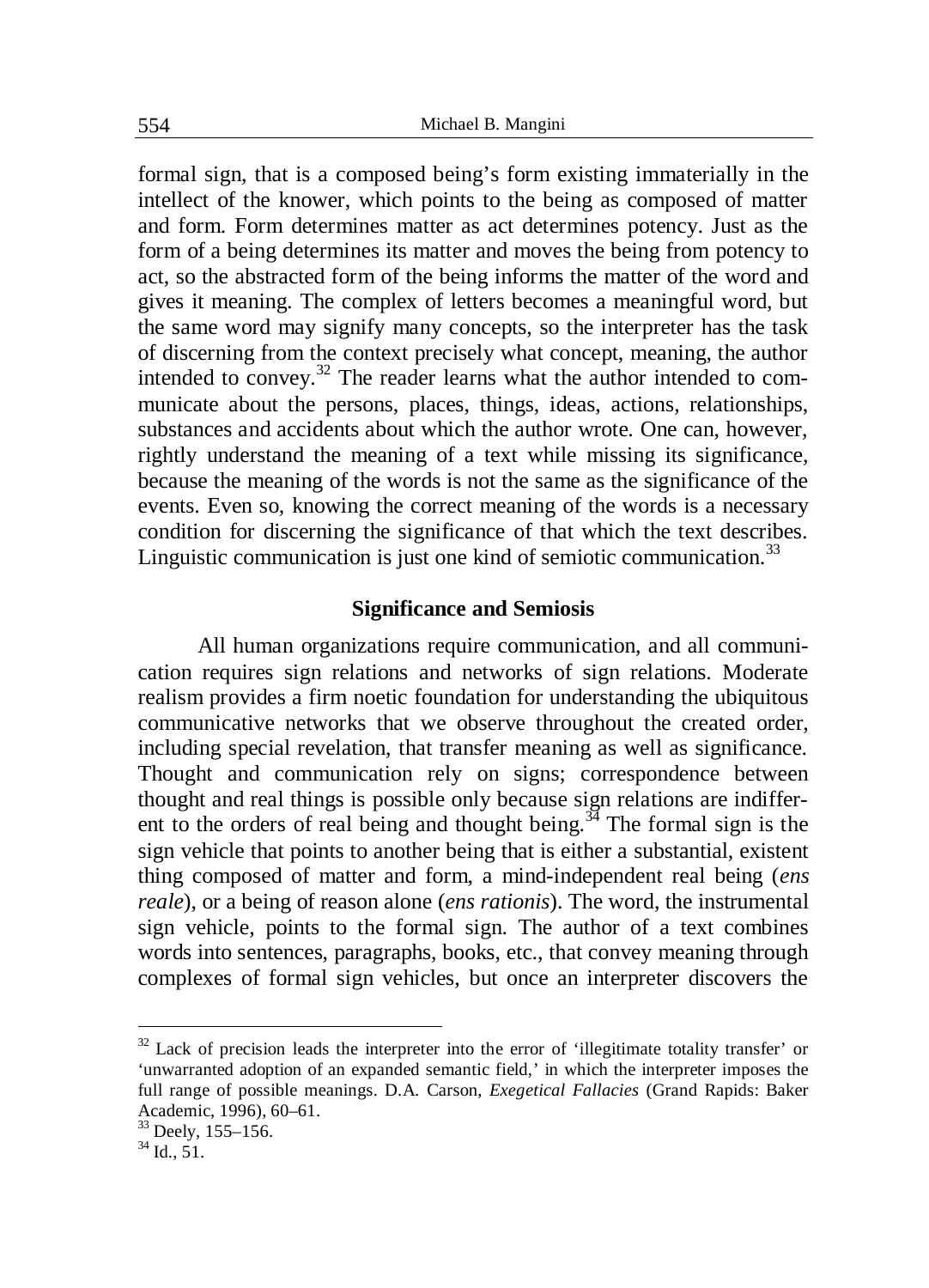meaning he can then go on to discover the significance of the whole text and its parts. The complexes of persons, places, events, ideas, relations, etc., that the meaning derived through the formal signs reveals are further sign vehicles that point to something else. Although meaning is discoverable within the immediate context, the interpreter discovers significance by relating the part to a whole ordered to a chief aim. Semiosis, the action and nature of signs, accounts for the discovery of the one proper significate related to meaning and significance as well as the many possible interpretive errors.

A sign is an irreducibly triadic, suprasubjective relation<sup>35</sup> that, by virtue of its being a relation, is indifferent to the orders of rational being and real being, mind-dependence and mind-independence.<sup>36</sup> Signs are irreducibly triadic in that they necessarily are composed of (1) an interpreter, (2) a sign vehicle, and (3) a significate (that which is signified).<sup>37</sup> They are suprasubjective in that they do not rely on any relation between real, subjective beings to exist. Signs may be intersubjective, but they are not necessarily so; they extend beyond mere subjectivity. A relation may exist between real or imagined subjectivities,<sup>38</sup> and a relation judged to be fictional could be real or *vice versa*. <sup>39</sup> Signs are indifferent to the orders of rational, objective being (*ens rationis*) and real, subjective being (*ens reale*) in that they do not rely on real beings to exist. The orders of subjectivity and objectivity are not opposites.

Deely eschews the modern opposition of subjectivity and objectivity<sup>40</sup> and returns to the scholastic usage. Objective means whatever exists as known; subjective means whatever exists independently of being known.<sup>41</sup> Subjectivity refers to what exists independently of human thought, belief, feeling, or desire.<sup>42</sup> Intersubjectivity names a dyadic relation that has both a basis and a terminus in subjectivity.<sup>43</sup> Subjectivity and intersubjectivity constitute mind-independent reality that exists even when no one is aware of it.<sup>44</sup> Objectivity exists in awareness as cognized. Purely

- $36$  Id., 93.
- $37 \overline{Id}$ ., 16.
- $38 \overline{1d}$ , 27.
- $39$  Id., 93.

- <sup>41</sup> Id., 84.
- $42$  Id., 34.

<sup>&</sup>lt;u>.</u>  $35$  Id., 87.

<sup>40</sup> Id., 116–117, 123–124.

<sup>43</sup> Id., 28, 152.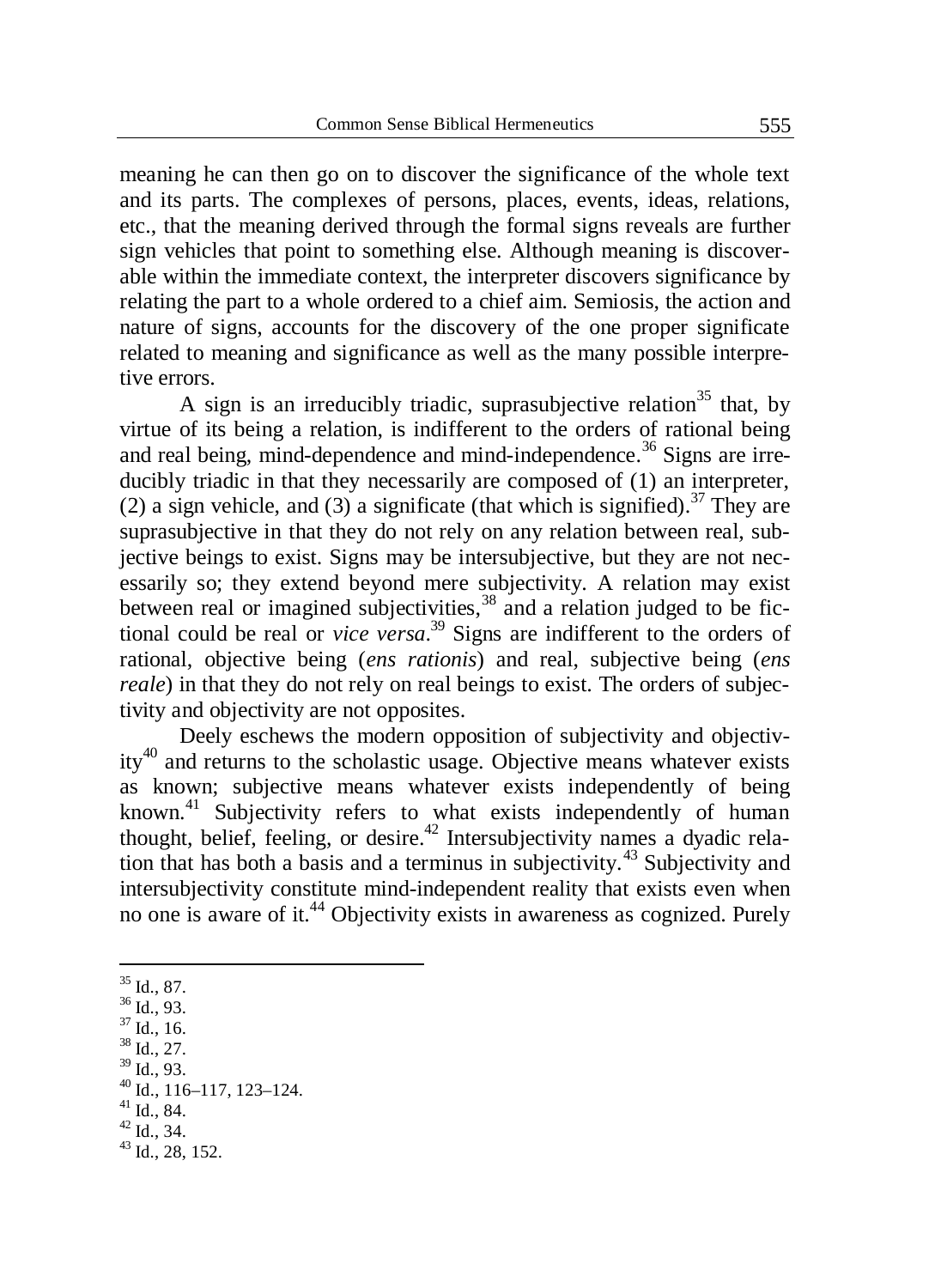objective being has no being other than as known; it has no subjectivity, no being apart from awareness. An object may also exist as a subject but it is not necessary for it to do so.<sup>45</sup> When a previously unknown subject becomes known, objectivity is added to its subjectivity, and the orders over- $\text{lap.}^{46}$  To further complicate matters: (1) an objective subjectivity may cease to exist as a subject and continue to exist only as an object; (2) a pure object may come to exist subjectively and become an objective subjectivity; or (3) an objective subjectivity may be forgotten and lose its status as object but remain a subject. In every case where there is objectivity or objectivity plus subjectivity there is a triadic sign relation, and the relation is suprasubjective, beyond the limits of intersubjectivity.

While subjectivity and intersubjectivity may exist apart from sign relations, objectivity requires triadic sign relations. Thought, knowledge, communication, response, truth and error, and agreement and disagreement all depend on triadic sign relations. Suprasubjective, triadic sign relations make truth possible, but they also make deceit possible.<sup>47</sup> The nature of signs permits human beings to build relations and webs of relations without limit.<sup>48</sup> It also permits the interpreter to associate the wrong significate with the vehicle or mistake one for the other. There seems to be no limit to the potential mischief.

The reader should underscore two points in this part. First, words and formal signs are sign vehicles that point to persons, places, events, ideas, relations, and other subjects and objects that are also sign vehicles that point to something else. Words and formal signs point to meaning; the referents point to significance. So there are at least two layers of sign relations in Scripture. Second, the suprasubjective nature of sign relations permits thought and communication as well as truth and deceit, agreement and disagreement, and there is no apparent curb within the nature of sign relations to limit the potential to misread, create, or ignore sign relations. There seems to be no limit on the ways biblical interpreters risk taking the Lord's name in vain; yet, there must be something available to keep the intellect's attention within the range of the proper significates of the words, concepts, and the narratives, poetry, wisdom, epistles, etc., of Scripture.

- $47 \overline{Id}$ , 142.
- $48$  Id., 44.

 $^{44}$  Id., 35.

 $45$  Id., 45.

 $46$  Id., 123.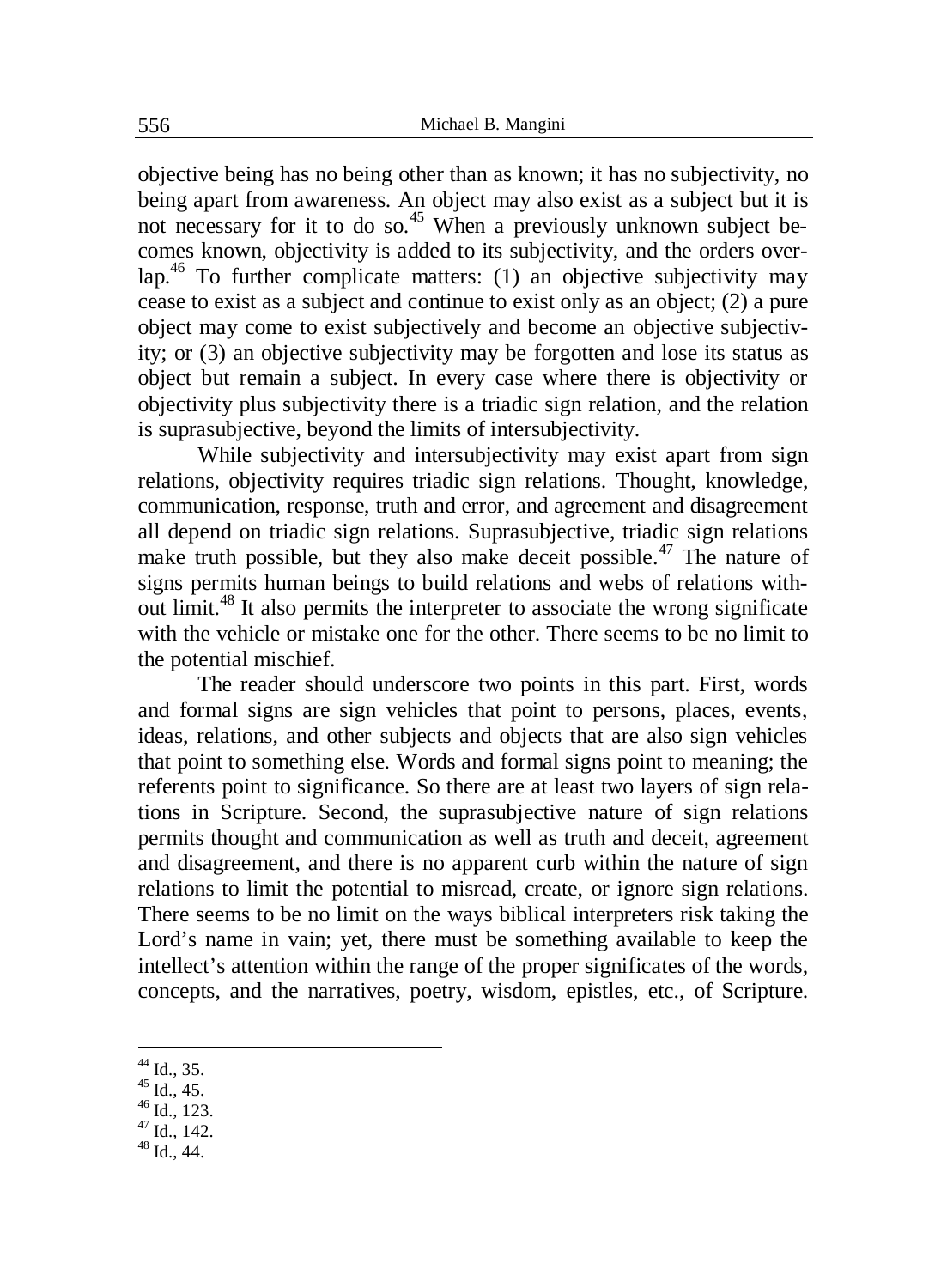The Aristotelian-Thomistic account of the problem of the one and the many offers such a curb.

### **Revelatory Genus: Genesis to Revelation**

The individual words of Scripture deliver meaning to the interpreter, but the complex of meanings that the words signify, passages, for example, are themselves sign vehicles that point to something else. Often when an interpreter asks, "What does this passage mean?" he is properly asking after the significance of the passage, that is, what does God intend to signify by conveying information about this particular event? There is a necessary interpretive step beyond receiving the bare meaning through the words. The chief aim of Scripture determines the significance of the passages, each of which is one part among many that when ordered to the chief aim of Scripture relates to other parts and is seen as a part of the whole. Thus, to understand the significance of any passage the interpreter must know the chief aim of Scripture and avoid taking the passage as a self-standing unit to which the interpreter is free to relate his own ideas or construct his own purely objective sign relations. The interpreter prescribes neither the chief aim nor the significance; the author does. The Pharisee Saul knew the meaning of the *tanakh*, but not until Christ revealed the chief aim of Scripture to him did St. Paul see in the Old Testament its true significance. The balance of this section will describe the Aristotelian-Thomistic account of the problem of the one and many, and analogously predicate it to Scripture.

All philosophy/science studies the multifarious ways many beings relate to one proximate subject and unequally participate in the unity of the subject.<sup>49</sup> All philosophy and every science seek knowledge of how many beings become one being.<sup>50</sup> Philosophers and scientists seek to discover order in multitude by identifying how many parts cooperate to achieve a common chief end and thereby constitute one whole subject. As Redpath writes, "Every science investigates a genus, a multitude of species, with respect to a chief aim."<sup>51</sup> The two-fold order of things is evident: parts relate to parts to form a whole, and all the parts relate to a chief aim, end, or purpose. The latter order holds the whole together; the chief aim is the

1

<sup>49</sup> Redpath, 144, citing Aristotle, *Metaphysics*, Bk. 12, Ch. 1 (1069a18–1069b32) and *Posterior Analytics*, Bk. 2, Ch. 2 (90b14–16).

 $50$  Redpath, 145.

<sup>51</sup> Id., 168, n. 61, citing Aquinas, *Commentary on the* "*De Trinitate of Boethius*," 5, 1, reply.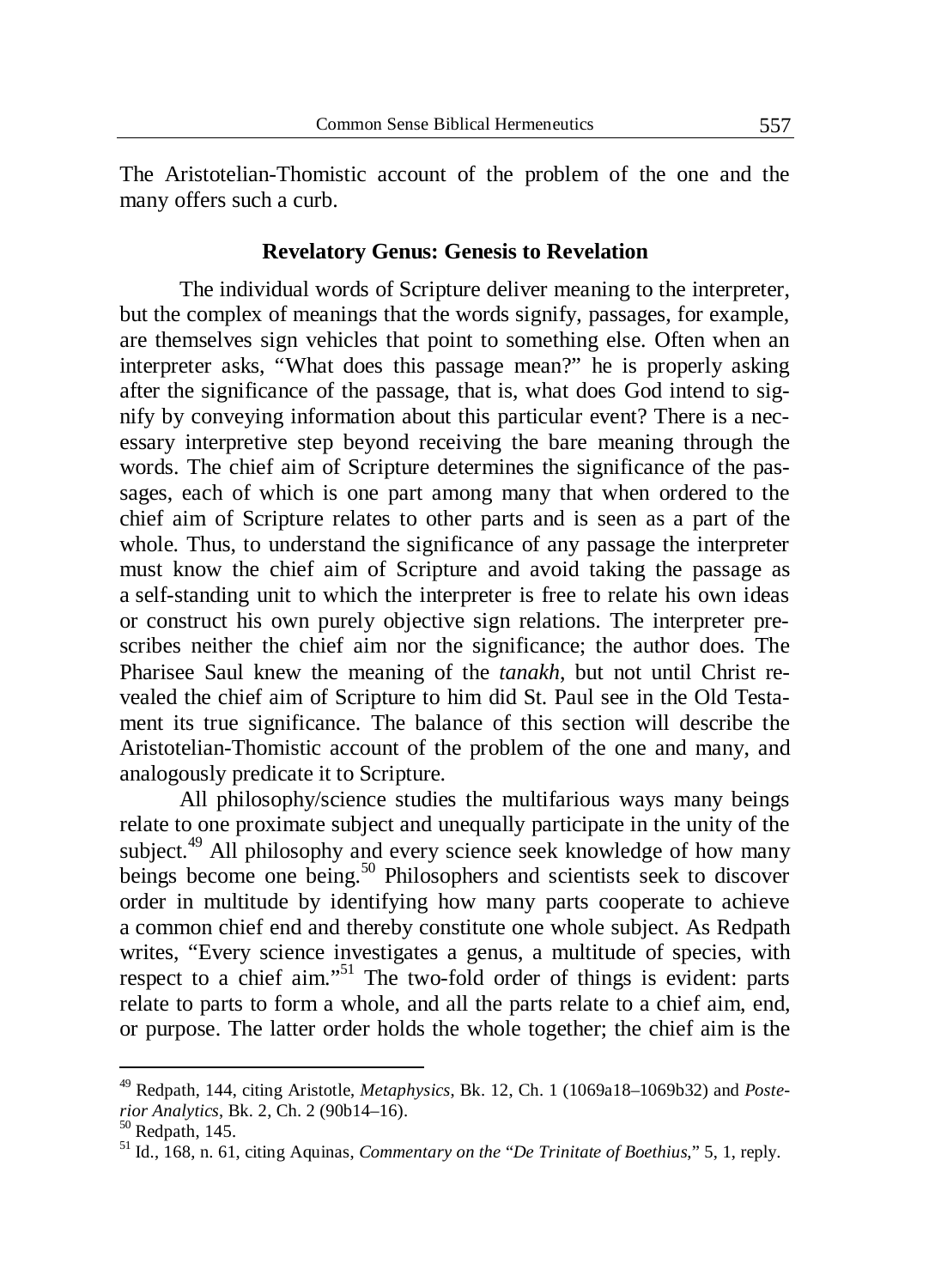principle of unity.<sup>52</sup> Without a chief aim there is nothing to unify individuals into parts of a whole.<sup>53</sup> If the chief aim changes, then the relations among the parts change and the nature of the whole changes and becomes something different. The proximate aims and acts of the parts must likewise change so that they are ordered to the new chief aim. If the chief aim is lost, then the relations among the parts are lost and the whole ceases to exist. The related individuals that formerly were parts become unrelated individuals.<sup>54</sup> So the first task of any philosophy/science is to identify its chief aim as well as the chief aim of the genus (or genera) the science studies, but the science must also understand the limits of potentiality of the species and how they unequally contribute to the chief aim.<sup>55</sup>

Every part has its own internal and external limitations, its own qualities.<sup>56</sup> The matter of a being, its innate potentiality, imposes internal limits on how the being can act. The substance and accidents of external beings further determine the range of acts within a given potency. So to truly understand a generic subject one must not only describe how a species contributes to the chief aim, but also must know to what extent it can and cannot contribute according to its qualities. The highest species has the greatest potential to be activated by the chief aim; its possession of the chief aim and contribution to it is greater than all other species of the hierarchy; and the highest species is the measure of all subordinate species.<sup>57</sup> The chief aim is chiefly communicated through the chief possessor to the lesser possessors as proper to their range of potential, *according to their qualities*. If this were not the case, there would be no activity. Knowing the aims and the qualities of the species equips the observer to recognize the nature of the generic and specific acts.

The acts serve the chief aim, even as the chief aim determines the acts. The acts move the genus from a state of privation of the chief aim to a greater state of possession.<sup>58</sup> The chief aim informs the specific matter, activates its potential to achieve the chief aim. The informed matter, the multiple species acting cooperatively to achieve the chief aim is the es-

1

<sup>52</sup> Id., 173, n. 70, citing Aquinas, *Commentary on the* "*De Trinitate of Boethius*," 6, 4, reply.

 $^{53}$  Id., 176.

 $^{54}$  Id., 177.

<sup>55</sup> Id., 191.

 $56$  Id., 197-201.

 $57 \overline{Id}$ ., 178.

<sup>58</sup> Id., 197.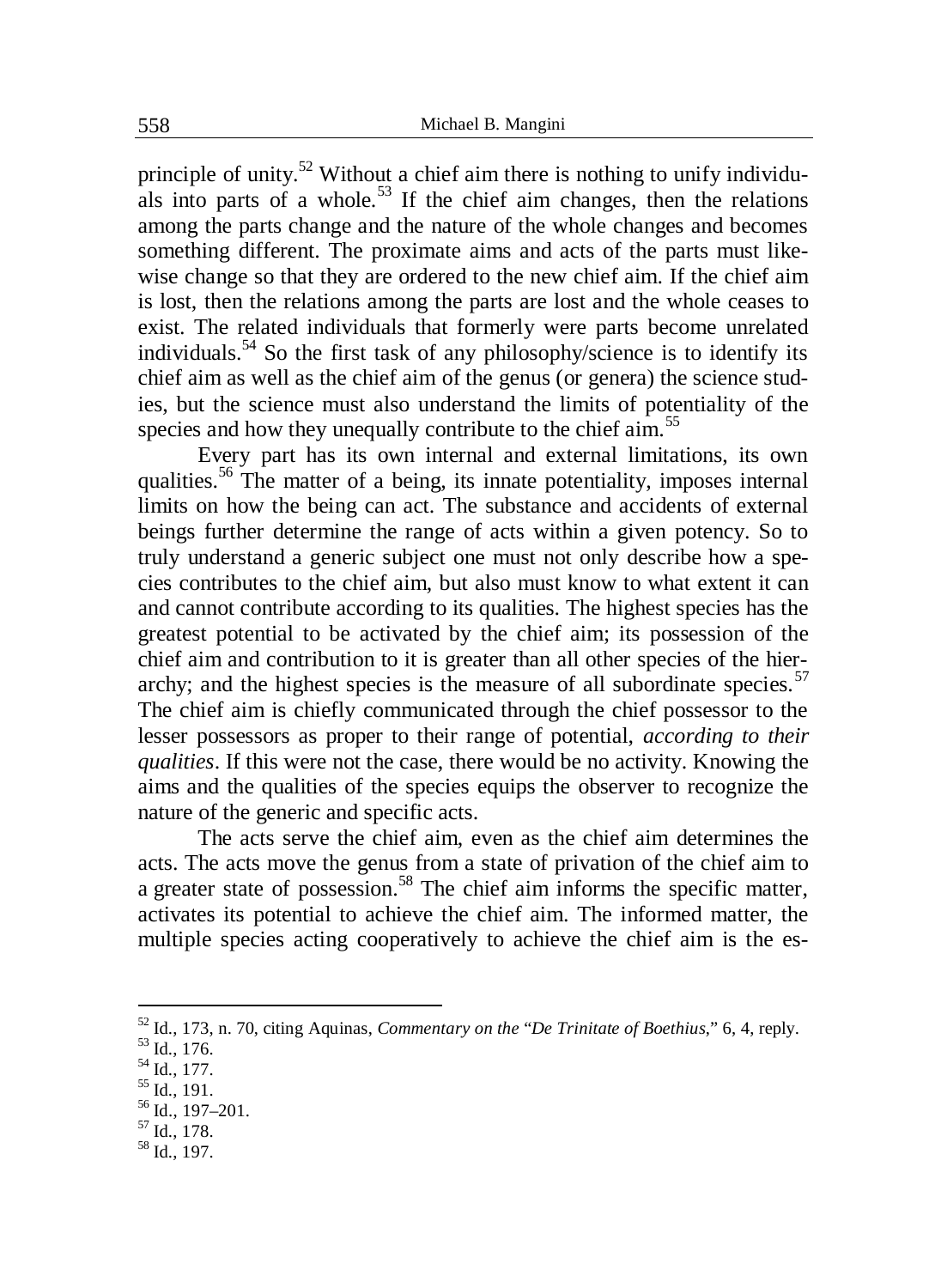sence of the genus. To complete one's grasp of a genus, one should inquire into the origin of the genus, its point of beginning, its source.

Anyone familiar with Aristotle's four causes will recognize them in the preceding paragraphs. The aim is the final cause; the species are the material cause; the acts are the formal cause; and the origin is the efficient cause. Philosophical/scientific knowledge is the knowledge of a subject by its four causes<sup>-59</sup>

Finally, the notion of contrary opposition adds much to scientific and philosophical study. Contrary opposition describes the degree of privation and possession within a genus. $\frac{60}{60}$  Think of it as a continuum in which the limits of privation and possession are contrary opposites. Degrees of possession and privation fall in the continuum between contrary opposites.<sup>61</sup> Contradictory opposites are beyond the continuum; there is complete possession and complete privation and no potential for movement between the two. Contrary, not contradictory, opposition permits qualitative, specific differences that are required to achieve the chief aim. We measure species by the degree of their possession and privation of the chief aim and the degree to which they contribute to the chief aim. But the qualitative differences among the species, the degrees of privation and possession, do not mean that the species are not part of and contributing to the genus. Every species unequally possesses and contributes to the chief aim.

Every science understands its subject-matter, and each part of its subject-matter, according to its four causes and according to how its parts relate to each other as each part unequally and analogously relates to the chief aim, thus forging one whole unity.

Scripture is a revelatory genus comprising many parts/species that are ordered to a chief aim. God intended every full passage of Scripture to contribute to the chief aim of His word. This is one reason that context is so important, because every word, sentence, paragraph, book, and testament is a part of a whole insofar as it contributes to the chief aim. Analogously, a human being is a cognitive genus comprising bodily and intellectual powers, the species/parts, all ordered to a chief aim. Rightly identifying the chief aims of the genera/species supports the endeavor of seeking the proper significate.

 $^{59}$  Id., 156.

<sup>60</sup> Id., 203, quoting Aristotle, *Metaphysics*, Bk. 10, Ch. 4 (1055a33–1055b3).

 $<sup>61</sup>$  Id., 153.</sup>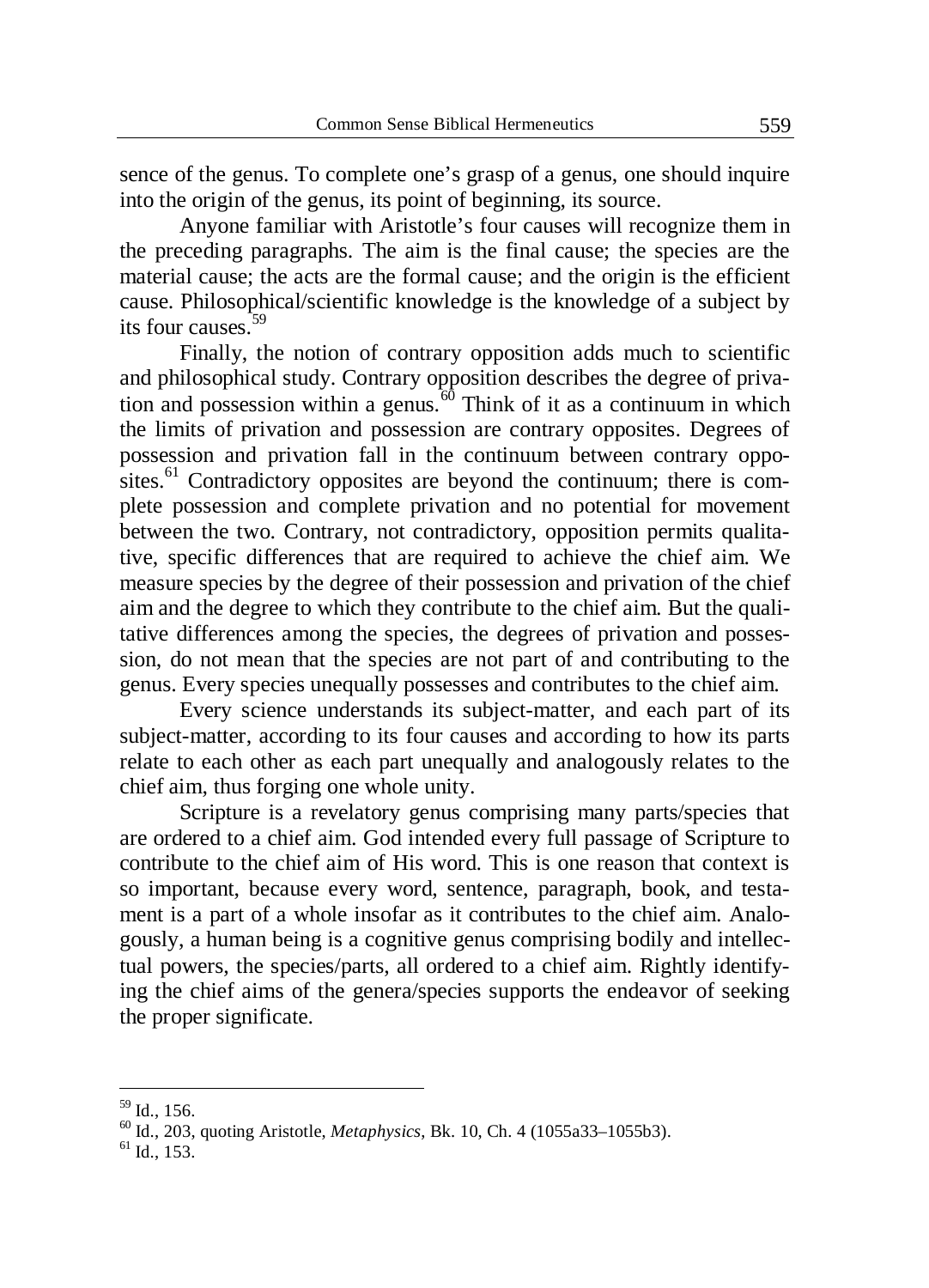### **Conclusion**

Biblical hermeneutics requires understanding of the powers and activities of the human soul as they relate to cognition; this is foundation of common-sense hermeneutics. The hermeneutist must also understand the art of biblical interpretation according to its four causes and chief aim, because the interpretive art relies on the conclusions of the science. The hermeneutist must also know Scripture according to its four causes and chief aim. Without such knowledge there is no unified subject, no science, and only some loose confederation of conjectures and opinions. Only after knowing the genera as genera can the hermeneutist appreciate them as species of the generic science. Within the genus of hermeneutics, Scripture is the highest species, because it determines the activities of the other species, that is, the intrinsically limited cognitive powers are extrinsically determined by the mode and message of Scripture. The Bible determines meaning and significance, not the interpreter, and in order to respect this authoritative function the hermeneutist must order all the parts, passages, to the chief aim, which determines each interpretive act. An interpreter who identifies the chief aim as M will interpret differently from an interpreter who identifies C as the chief aim. The significates of their triadic sign relations will probably differ. Both may agree on the meaning of the text, but they will probably disagree about its significance. If an interpreter's identification of the chief aim differs from time to time, he will interpret inconsistently and fail to appreciate the coherence of Scripture. What, then, is the chief aim?

The chief aim of Scripture is to reveal *something*. <sup>62</sup> The chief act is the revealing of *something*. Scripture is revelatory; it communicates something that was unknown. Considered as a genus, each part unequally contributes to the chief aim of revealing something. Each part has a proximate aim of contributing to revealing the remote aim, which is to reveal *something*. In order to understand the proximate aim of a given part, one must know the chief aim of the genus. Thus to rightly interpret Scripture one must rightly identify the *something* that God reveals in Scripture.

Scripture, the word of God (2 Timothy 3:14–17), reveals its own chief aim: to reveal the sinfulness of human beings so that we can repent and accept the forgiveness that Christ gives us in his crucifixion. God revealed his love for his creation in the crucifixion of his Son (John 3:16; cf.

1

<sup>62</sup> Thomas Aquinas, *Summa Theologiae*, I, 1, 1.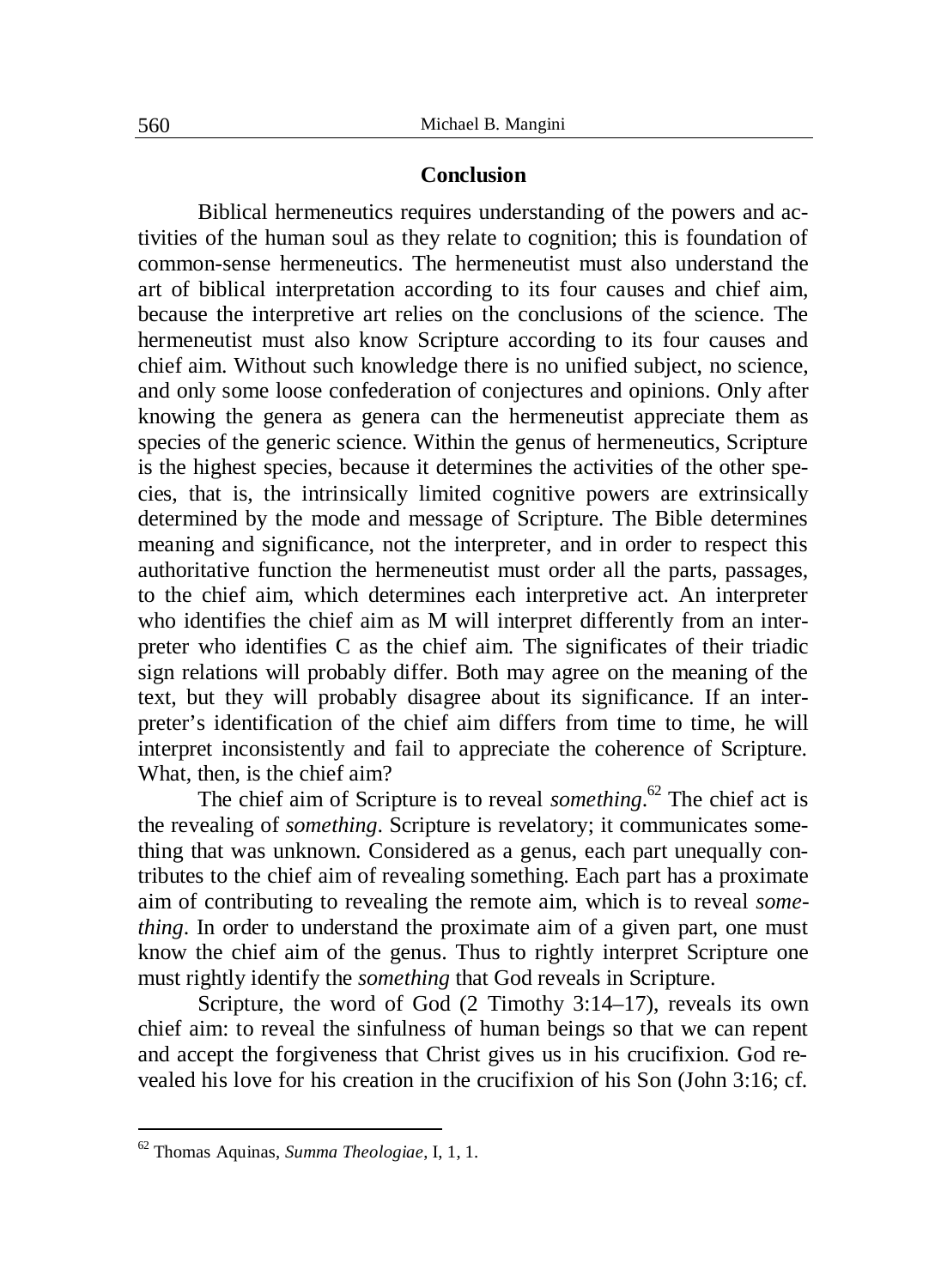Hebrews 9:22). John's baptism was of repentance (Mark 1:4; Acts 13:24; 19:4), a necessary condition for forgiveness through baptism in the name of the Father and of the Son and of the Holy Spirit (1 John 1:8–10; 2:12). Jesus shed his blood for the forgiveness of sin (Matthew 26:28) and commissioned his Apostles to preach repentance and forgiveness of sin to the ends of the earth (Luke 24:44–48; Acts 2:36–41; 5:27–33; 10:34–44; 13:15, 38–39). The Father gave the words to the Son, and the Son gave the words to the Apostles (John 17:1–23), and the Apostles have given the word to us in the inspired Scripture as preached and taught correctly (Ephesians 4:11ff).

The passages that reveal the incarnate, crucified, and risen Christ, who is the sign vehicle that points to the Father (John 14:8–9; Colossians 1:15; Ephesians 1:7–10), are the highest revelatory species that perfectly communicate the chief aim of Scripture, so all other passages are ordered to the chief aim through these. Jesus says, "You search the Scriptures because you think that in them you have eternal life; and it is they that bear witness about me, yet you refuse to come to me that you may have life" (John 5:39–40; cf. Luke 24:13–28; Acts 8:26–36; Ephesians 1:7; Colossians 1:14). So, biblical passages are networks of sign relations, the vehicles of which are words (instrumental signs) and concepts (formal signs) that point to historical people, events, etc. The proper significance of biblical passages is discovered by reading them: (1) with due respect for their meaning; (2) as sign vehicles grounded in mind-independent reality to which we can attach the proper or improper significates; and (3) as they relate to one another as ordered to the chief aim revealed in the highest species, the incarnate and risen Son of God who allowed himself to be crucified for the forgiveness of our sin.

#### **COMMON SENSE BIBLICAL HERMENEUTICS**

#### SUMMARY

Since the noetics of moderate realism provide a firm foundation upon which to build a hermeneutic of common sense, in the first part of his paper the author adopts Thomas Howe's argument that the noetical aspect of moderate realism is a necessary condition for correct, universally valid biblical interpretation, but he adds, "insofar as it gives us hope in discovering the true *meaning* of a given passage." In the second part, the author relies on John Deely's work to show how semiotics may help interpreters go beyond meaning and seek the significance of the persons, places, events, ideas, etc., of which the meaning of the text has